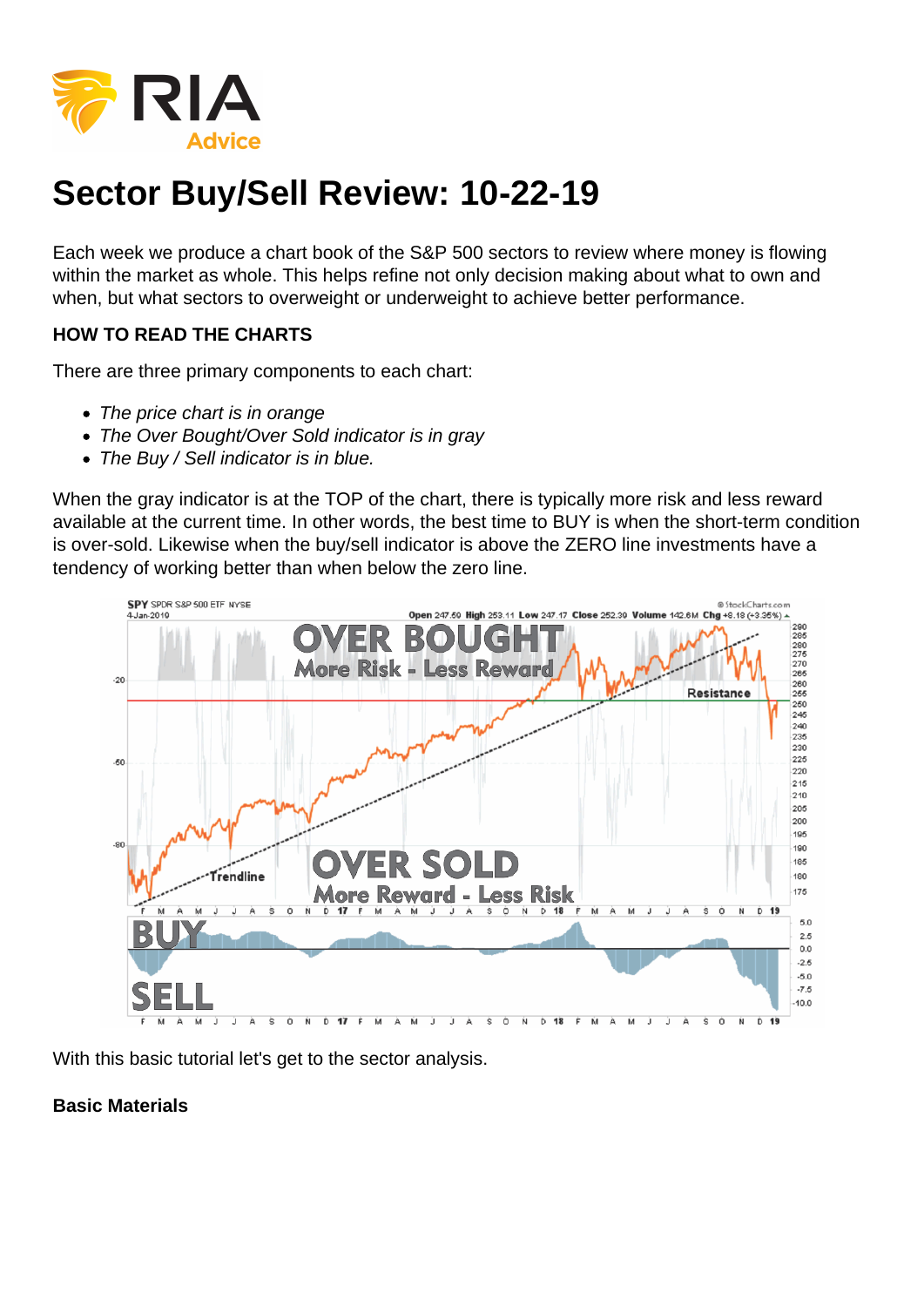- As noted in this past weekend's newsletter, we are expecting a modest advance into yearend and that there could be a rotation back to more cyclical plays.
- We are looking to increase weighting slightly to Materials particularly if the current "sell signal" is reversed.
- Short-Term Positioning: Neutral
	- Last Week: Hold current positions with a tighter stop-loss.
	- This Week: Hold current positions with tighter stop-loss
	- Stop-loss adjusted to \$55
- Long-Term Positioning: Bearish

**Communications**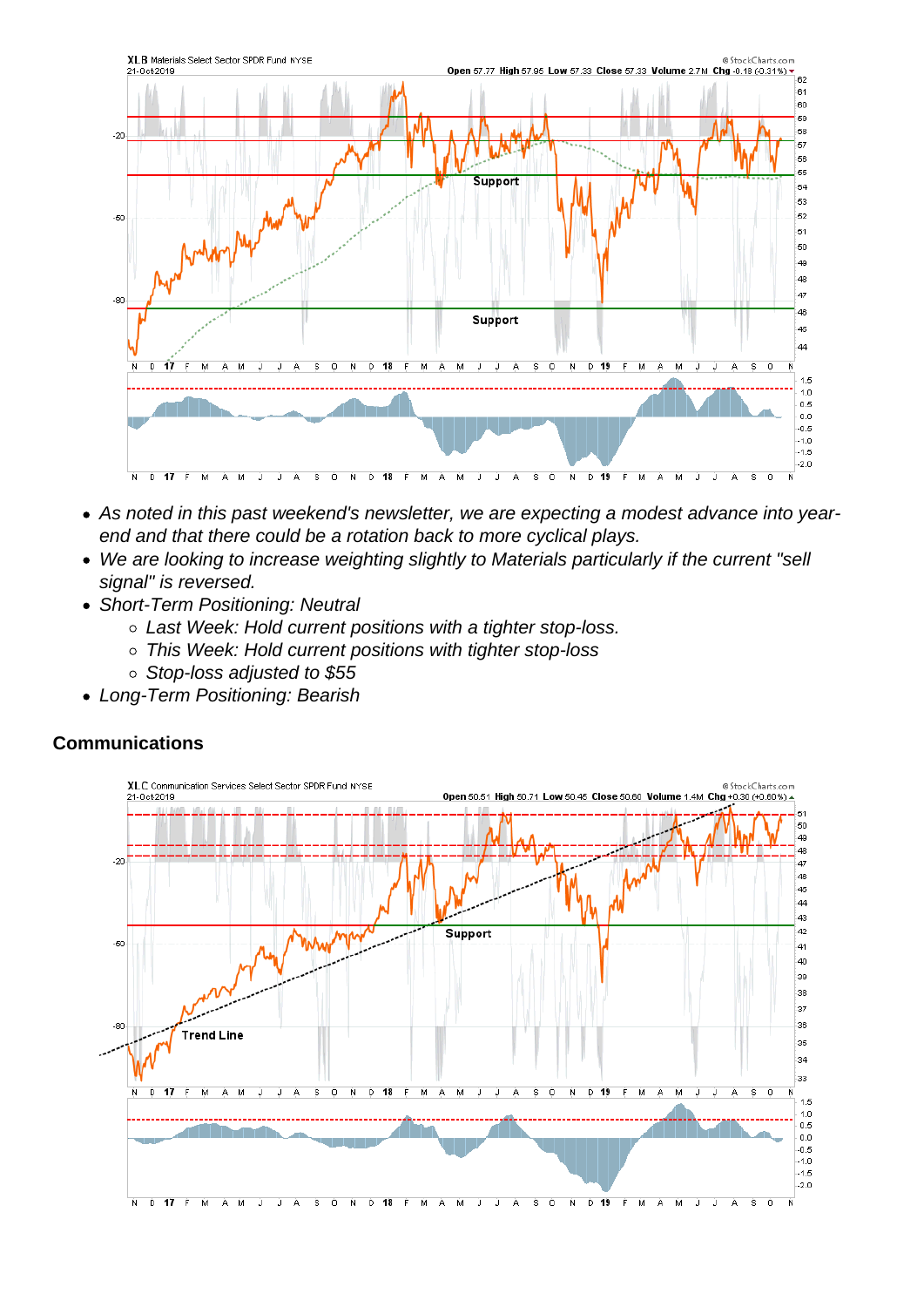- XLC held important support and has now rallied back to previous resistance at the highs.
- XLC is currently a full-weight in portfolios but should perform better if a year-end advance ensues.
- Short-Term Positioning: Neutral
	- Last Week: Hold trading positions
	- This Week: Hold trading positions.
	- Stop adjusted to \$47.50
- Long-Term Positioning: Bearish

Energy

- XLE is now testing that previous support, now resistance, and needs to move higher other a potential break of recent lows becomes a real possibility.
- The "sell signal" was in the process of being reversed, but that has failed also as stated last week.
- While there is "value" in the sector, there is no need to rush into a position just yet. The right opportunity and timing will come, it just isn't right now.
- We were stopped out of our position previously but are looking to add a small piece back to the portfolio for now as we should catch some cyclical rotation into the end of the year.
- Short-Term Positioning: Bearish
	- Last week: Stopped out.
		- This week: Stopped out.
		- No position currently
- Long-Term Positioning: Bearish

**Financials**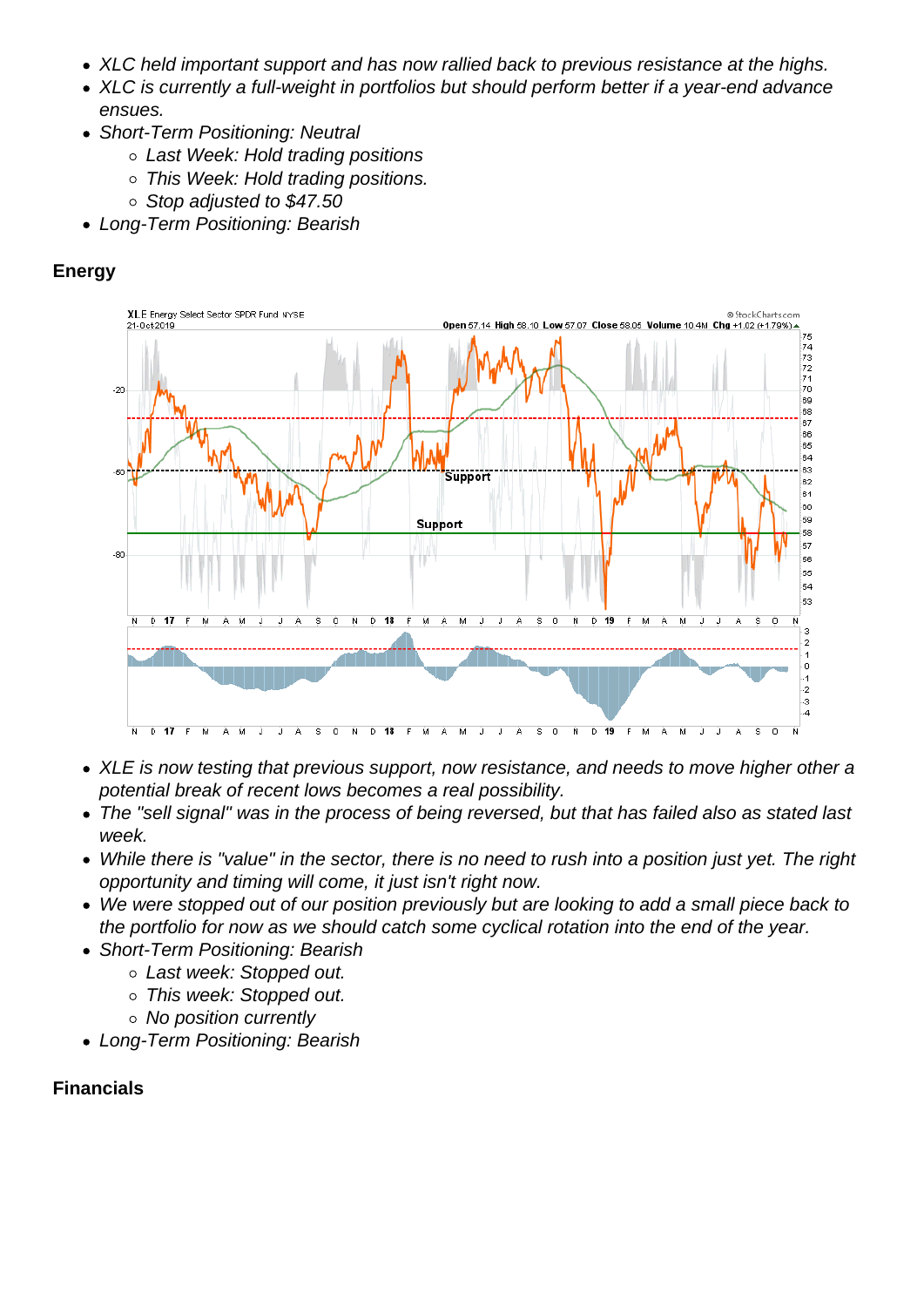- XLF is another sector trapped below multiple highs but has reversed its "sell" signal" on a short-term basis.
- The good news is that XLF held support above the previous downtrend line. With the reversal to a buy signal we can review adding back into a position.
- We previously closed out of positioning as inverted yield curves and Fed rate cuts are not good for bank profitability. That is still the case, however, the sector is performing technically which we can not ignore.
- Short-Term Positioning: Neutral
	- Last week: Closed Out/No Position.
	- This week: Closed Out/No Position.
	- Stop-loss adjusted to \$26.00
- Long-Term Positioning: Bearish

Industrials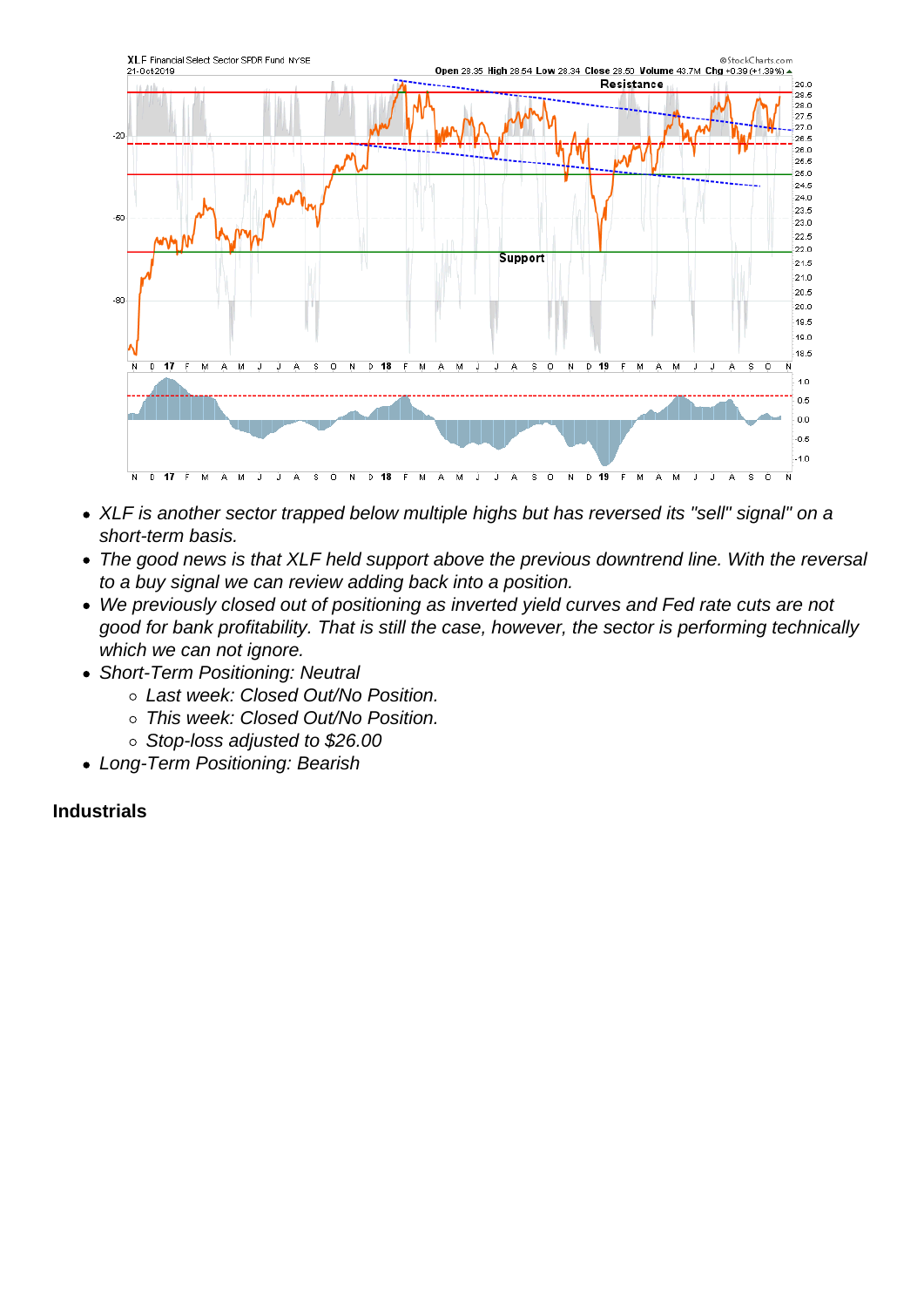- XLI also, after failing a breakout, remains trapped below multiple highs.
- As with Materials above, a rotation into cyclical exposures is likely heading into year end.
- While it appears that XLI wants to make another attempt at all-time highs, it is going to take some work to move above that resistance.
- We have adjusted our stop-loss for the remaining position. We are looking to add back to our holdings on a reversal to a buy signal.
- Short-Term Positioning: Neutral
	- Last week: Hold 1/2 position
	- o This week: Hold 1/2 position.
	- o Stop-loss adjusted to \$72
- Long-Term Positioning: Neutral

**Technology**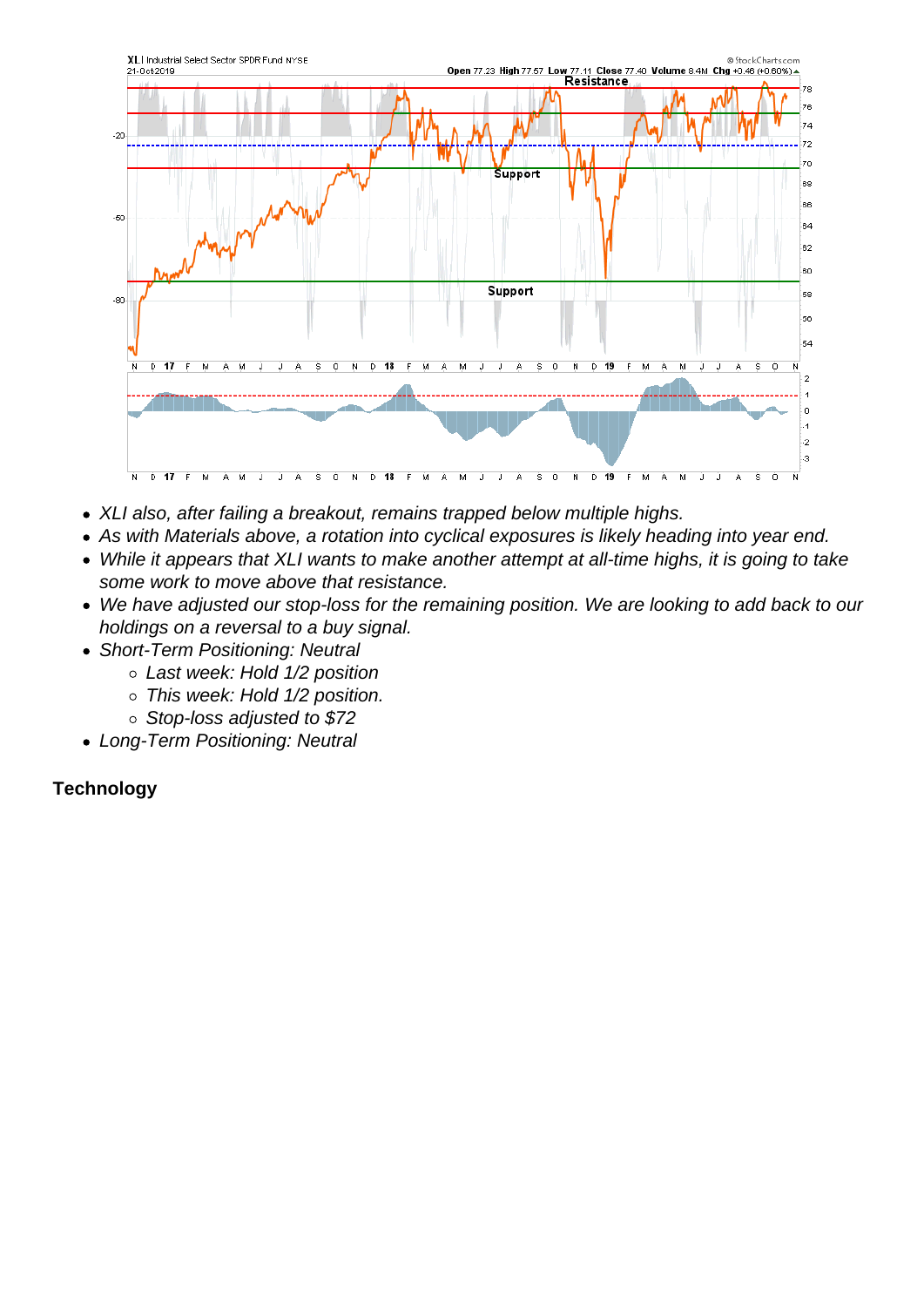- XLK is back to an overbought condition, and is testing previous broken support which is now resistance.
- The rising consolidation trend will be an important breakout and will lead to higher highs if it occurs.
- We are currently target weight on Technology, but may increase to overweight on a confirmed breakout.
- Short-Term Positioning: Bullish
	- Last week: Hold position
	- This week: Hold position
	- o Stop-loss adjusted to \$75.00
- Long-Term Positioning: Neutral

**Staples**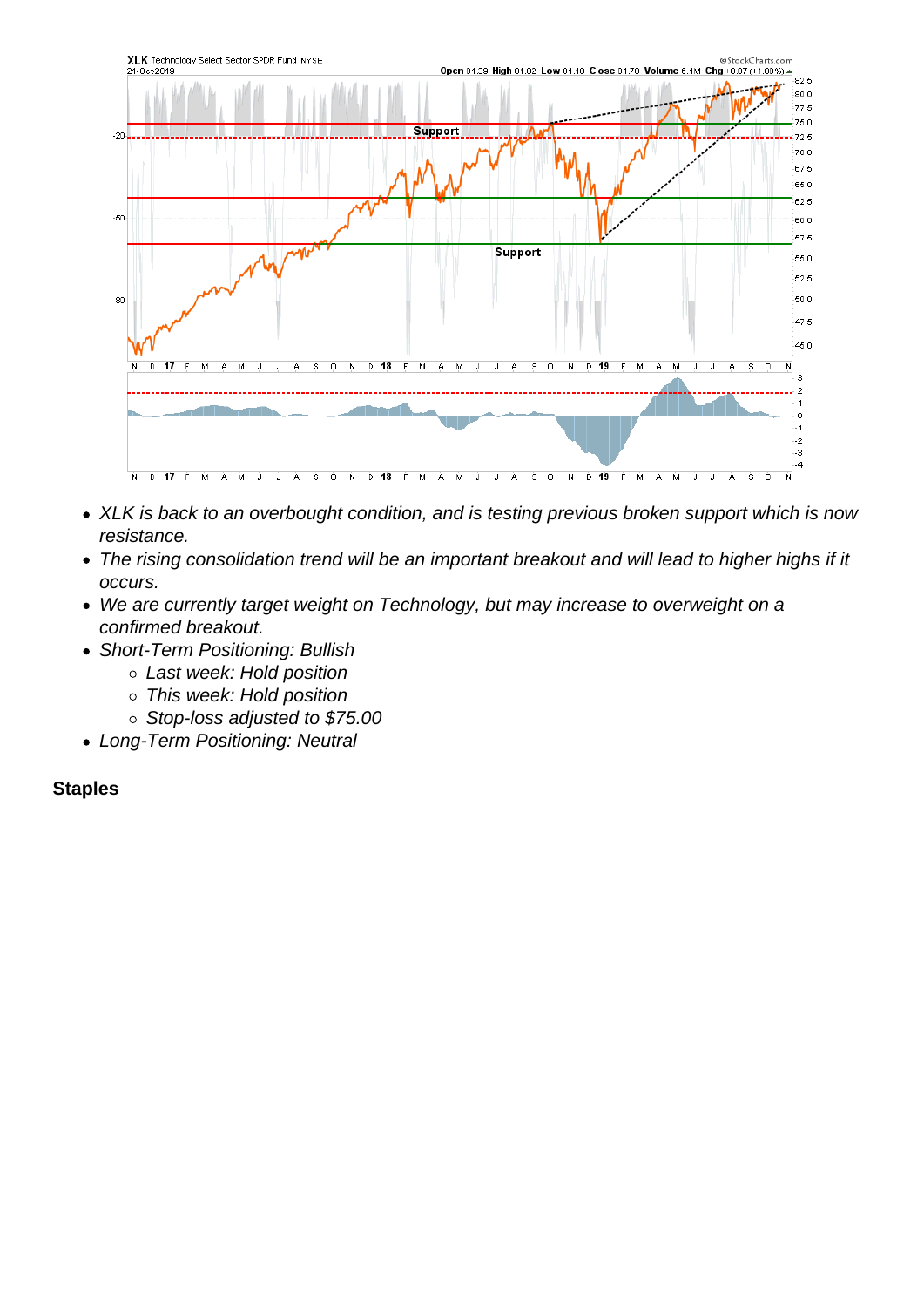- Defensive sectors have started to perform a little "less well" as of late as money is rotating from some defensive areas.
- XLP continues to hold its very strong uptrend but is threatening to break that support. If it does, it could lead to a rather abrupt sell off.
- The "buy" signal (lower panel) is still in place but is threatening to turn into a sell if performance doesn't pick up soon.
- We previously took profits in XLP and reduced our weighting from overweight. We will likely look to reduce further when opportunity presents itself.
- Short-Term Positioning: Bullish
	- Last week: Hold positions, take profits if needed.
	- This week: Hold positions, take profits if needed.
	- Stop-loss adjusted to \$58
	- Long-Term Positioning: Bullish

Real Estate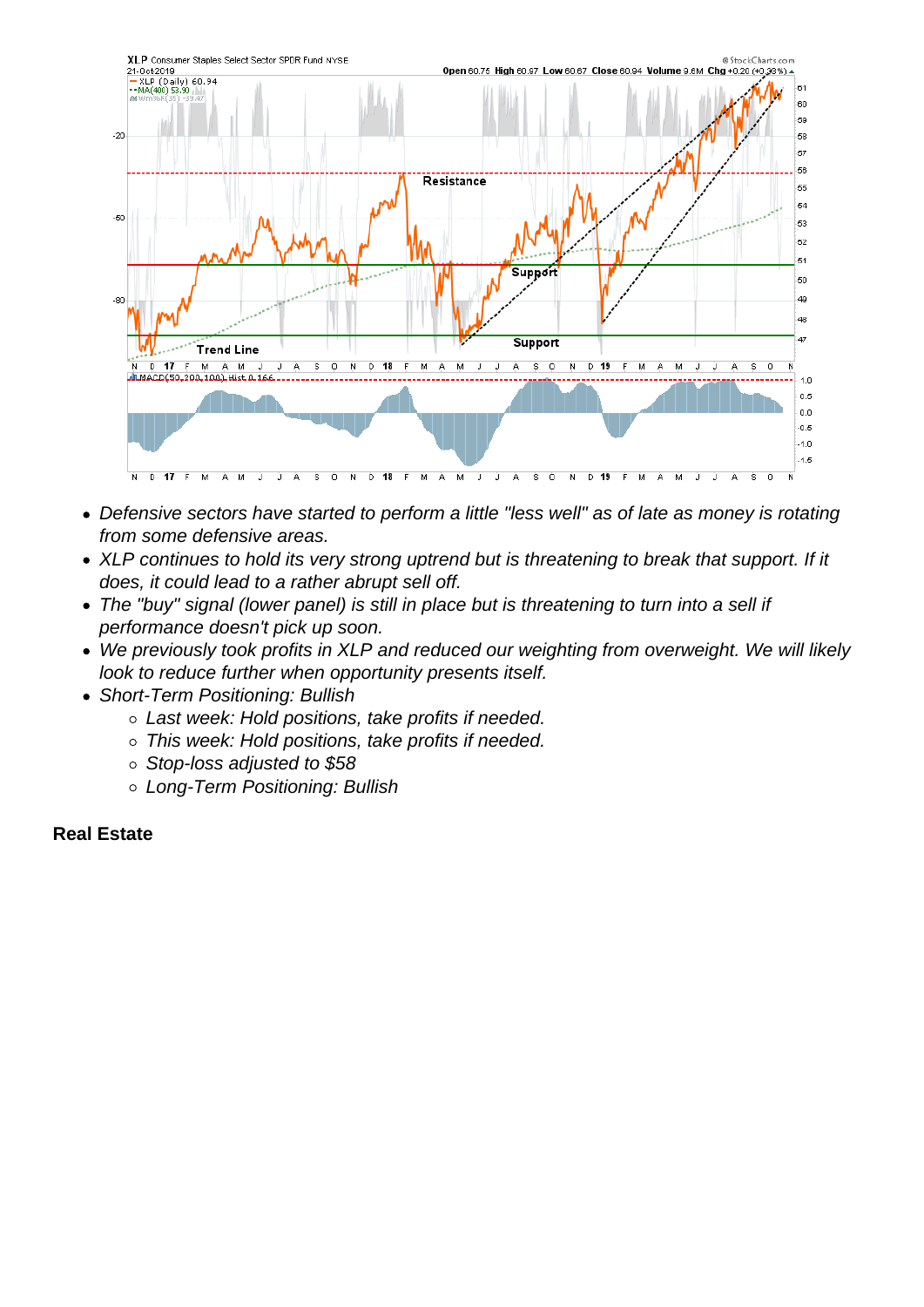- As noted last week, XLRE was consolidating its advance within a very tight pattern.
- However, that consolidation broke to the upside leading to new highs.
- We previously recommended taking profits and rebalancing risk as the overbought condition needed to be corrected. That advice remains as XLRE is now back to EXTREME overbought.
- Buy signal has been reduced which is bullish for now.
- Short-Term Positioning: Bullish
	- Last week: Hold position.
	- This week: Hold position.
	- o Stop-loss adjusted to \$36.00 for profits.
- Long-Term Positioning: Bullish

## **Utilities**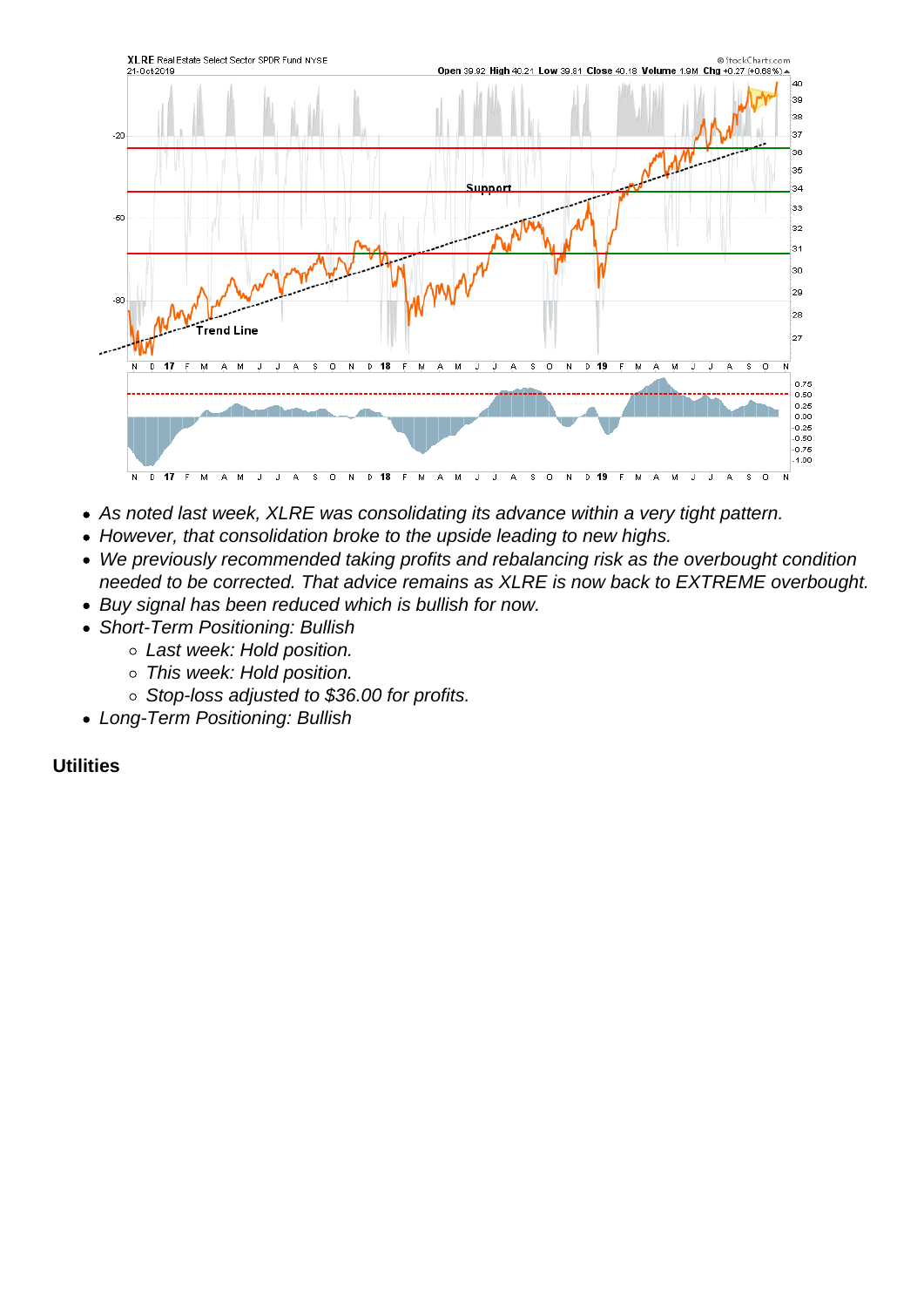- XLP and XLU are virtually the same commentary.
- After taking profits, we have time to be patient and wait for the right setup. We haven't gotten one as XLU continues to rally and last weeks surge is making owning this sector seriously more dangerous.
- Long-term trend line remains intact but XLU is grossly deviated from longer-term means. A reversion will likely be swift and somewhat brutal.
- Buy signal reversed, held, and is now back to extremely overbought. We took profits recently but will likely do more if performance continues to struggle.
- Short-Term Positioning: Bullish
	- Last week: Hold position.
	- This week: Hold position
	- Stop-loss adjusted to support at \$58.00
- Long-Term Positioning: Bullish

Health Care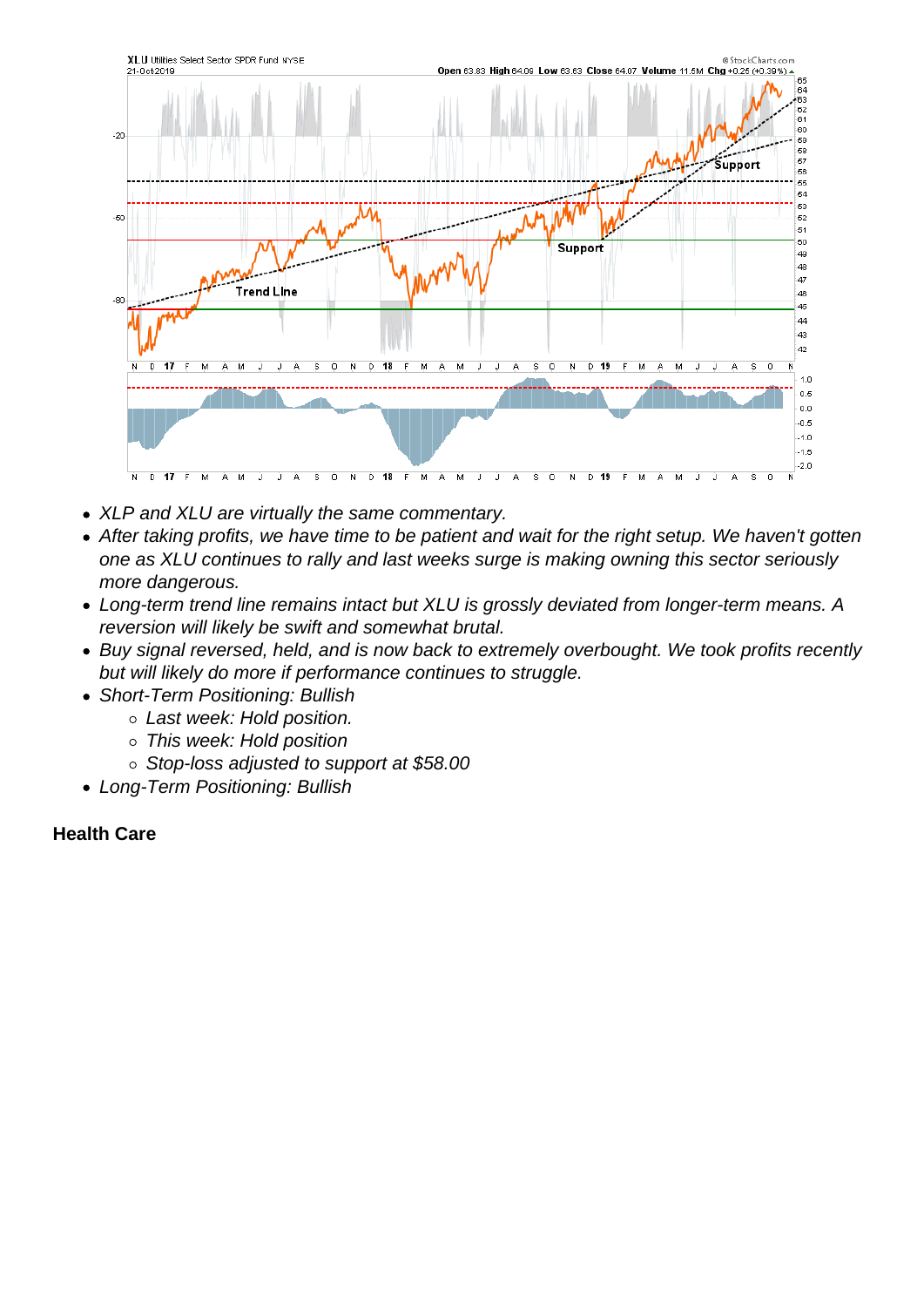- XLV has triggered a sell signal but has remained intact and is trying to recover with the market. If a buy signal is issued that may well support a higher move for the sector.
- XLV continues to hold support levels but is lagging the overall market.
- Healthcare will likely begin to perform better soon if money begins to look for "value" in the market. We are looking for entry points to add to current holdings and potentially some new holdings as well in the Equity portfolio.
- We continue to maintain a fairly tight stop for now.
- Short-Term Positioning: Neutral
	- Last week: Hold position.
	- This week: Hold position
	- Stop-loss adjusted to \$88
- Long-Term Positioning: Neutral

**Discretionary**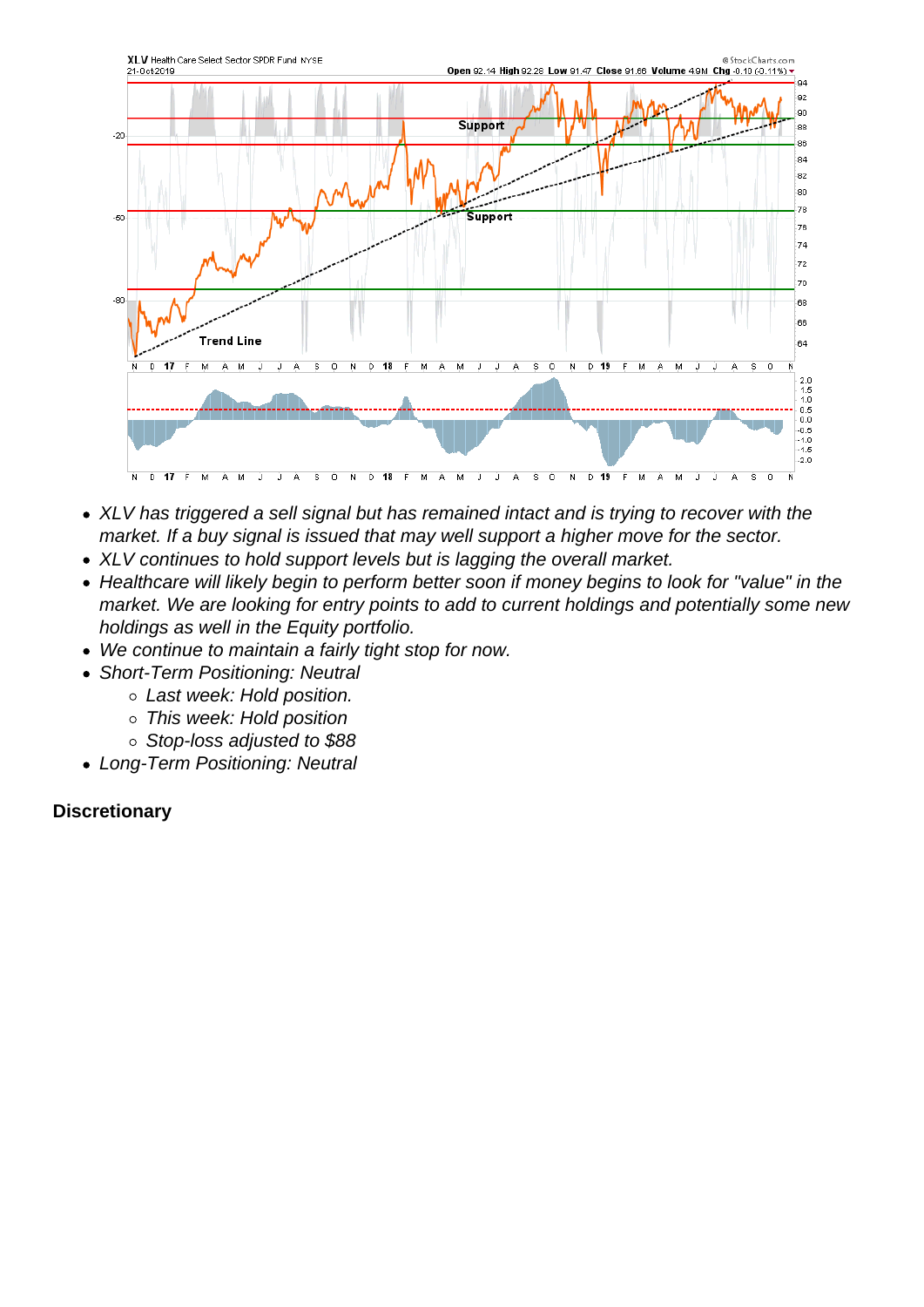- The rally in XLY has take the sector back to previous highs where resistance sits currently.
- We added to our holdings previously to participate with the current rally, but are carrying a tight stop on the whole position.
- XLY is close to reversing back to a buy signal which could signal higher-highs heading into the end of the year.
- Short-Term Positioning: Neutral
	- Last week: Hold position
	- This week: Hold position
	- o Stop-loss adjusted to \$115.
- Long-Term Positioning: Neutral

**Transportation**